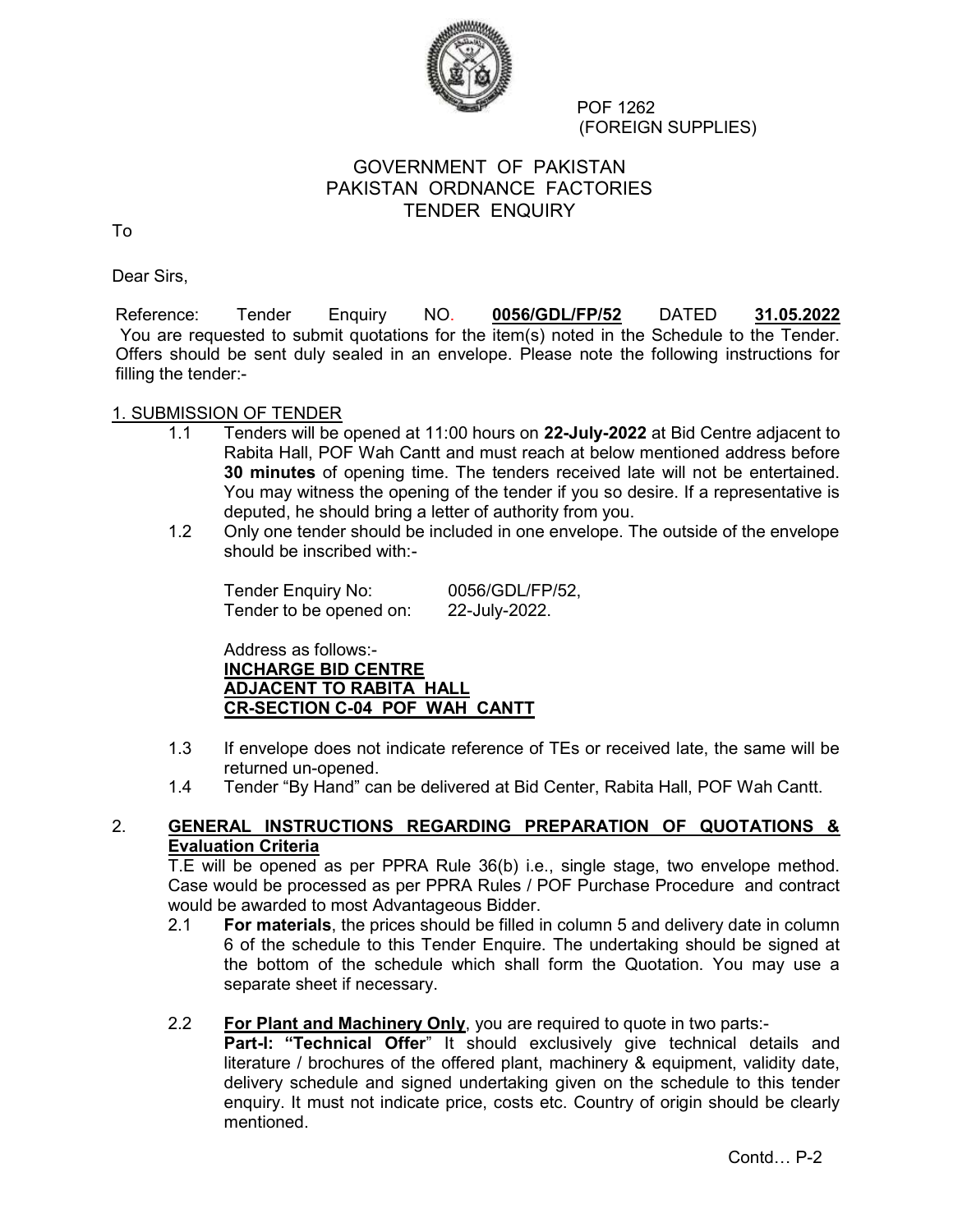Part-II: "Commercial Offer" It should indicate the commercial terms e.g. price, terms of payment, mode of payment, mode of supply.

Each part should be placed in a separate sealed cover. The envelopes should be inscribed with Part-I "Technical Quotation without price" & Part-II "Commercial Quotation with price".

- 2.3 The quotation must remain valid for, at least 90 days (extendable) from the date of opening of tenders (Commercial Part).
- 2.4 The quotation should hold good for any reduced quantities without notice.
- 2.5 In the event of non-acceptance of offer, no intimation will be given to the Tenders.
- 2.6 Conditional offers or alternative offers are likely to be ignored.
- 2.7 Quotations should be based on FOB. The consignment will be shipped through Pakistan National Shipping Corporation (PNSC). In case there is no PNSC service in the country of shipping, please quote on C & F basis. The freight should be indicated separately. Insurance premium should not be included in the quoted price. However, where insurance is considered necessary, advice to that effect should be given in the quotation.
- 2.8 Submission of the offer through an agent in Pakistan should be avoided. In case it is considered inevitable, the agent's quotation must invariably be accompanied by the original Proforma Invoice from the principals/ manufacturers.
- 2.9 Country of origin and port of shipment to be stated.
- 2.10 Supplier will render necessary information regarding hazardous effects on environment, of the materials/products supplied by them along with shipping/ dispatch documents.
- 2.11 The supplier will furnish a declaration regarding Fees, Commission & Brokerage etc payable by the firm along with shipping documents.
- 2.12 If the requisite information is not furnished on the TE form or offer received is not in conformity with the requirement of the TE each offer should be ignored.

# 3. **INSPECTION**<br>3.1 Supplies

- Supplies shall be subject to the inspection and acceptance by the competent inspection authority nominated by the purchaser, who will arrange it at his own cost. Inspection facilities such as tools, test equipment, instruments etc will, however, be provided by the suppliers in accordance with the relevant specifications.
- 3.2 Where consider necessary by the purchaser, the store may be obtained on Warranty / Guarantee subject to inspection on receipt. Rejected store will be removed and replaced with the acceptable stores by the suppliers at his own expense, within a specified time.

#### 3.3 TENDER SAMPLE

 Where required, offer must accompany tender sample, strictly accordingly to the description & specification given in tender enquiry. Offer not accompanied by tender sample will not be entertained excepting the established and reputable firms who have either previously satisfactory supplied the same or similar stores or have submitted an acceptable sample thereof against previous TE.

## 4. ACCEPTANCE OF OFFERS

4.1 The right to accept or reject any offer in full or in part is hereby reserved. However, rejection grounds shall be intimated to the bidder.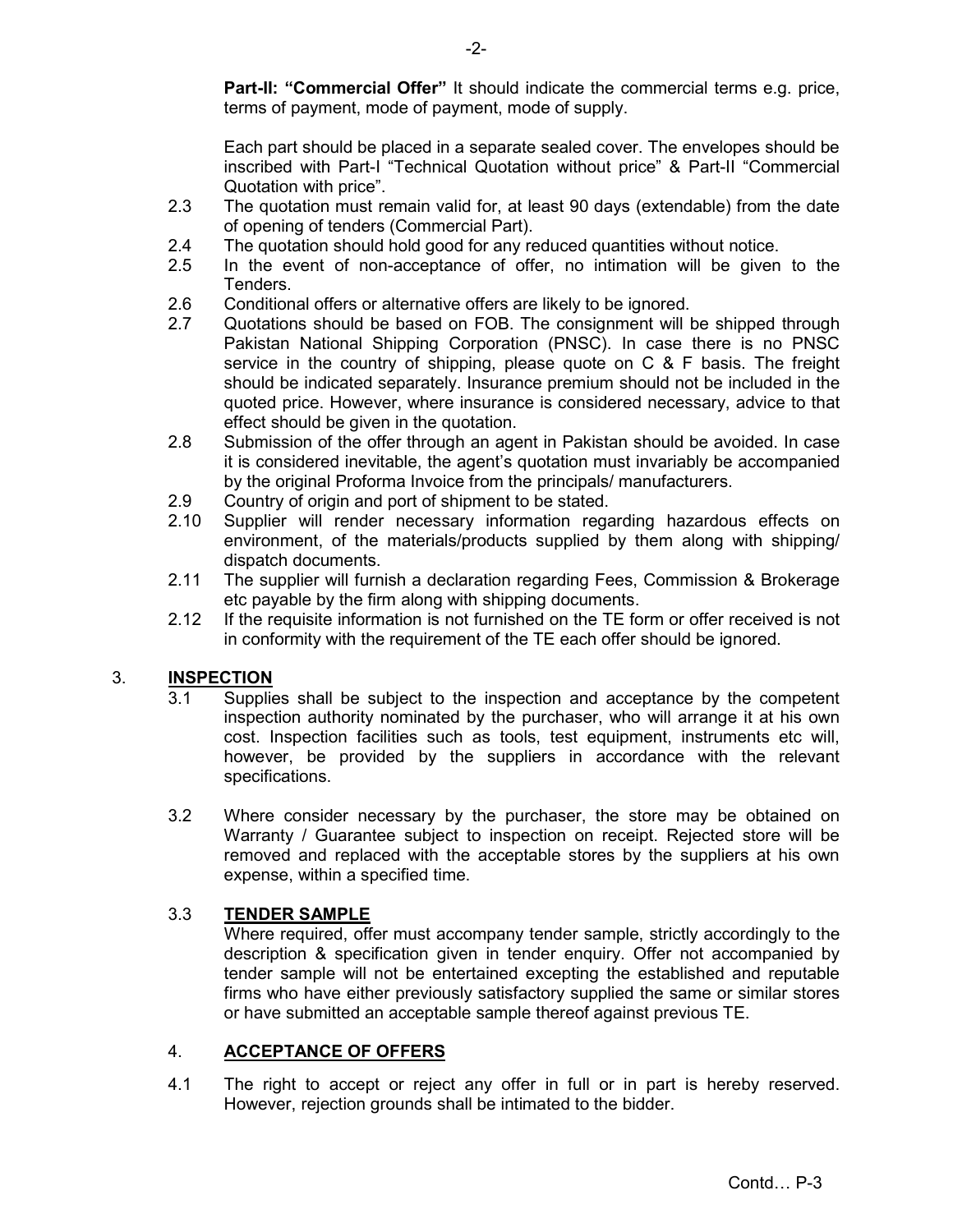# 4.2 PERFORMANCE BOND

a) The successful bidder will provide Performance Bond at the rate of 10% value of the contract in favour of CMA (POF), Wah Cantt. The Performance Bond will be furnished in the form of Deposit at Call Receipt from any scheduled bank in Pakistan or an unconditional bank guarantee on prescribed proforma covered by any scheduled bank in Pakistan. The Performance Bond shall be furnished within 45 days from the date of opening of Letter of Credit. It shall be valid for a period of 12 months after the date of expiry of letter of credit. If the Performance Bond is not furnished within the prescribed time, the Purchaser reserves the right to:

i. Impose penalty  $\omega$  1% per month of the value of CDR/BG. (Clause-42 (a i) is not applicable in case of procurement of Plant / Equipment / Machinery items)

OR

- ii. Cancel the contract and make other arrangements for purchase of the stores at the risk and expense of the supplier.
- (b) No Performance Bond will be required if the total value of the contract is less than US\$ 50,000 and contract is placed directly on the foreign Supplier.

# 4.3 FAILURE TO SUPPLY THE STORES

All deliveries must be completed by the specified date. If the failure to deliver the stores within the scheduled time should have arisen from "Force Majeure", which the Purchaser may admit as reasonable ground for further time, he will allow such additional time as he may consider to have been required by the circumstances of the case. Otherwise, he will be entitled, at his discretion, to cancel the contract; and/or, claim liquidated damages upto 2% but not less than 1% of the contact price of the items and their quantities for each and every month, beyond the specified delivery date, during which these may not be delivered, subject to a maximum of 10% of the total contract value; or, to purchase from elsewhere, the unsupplied stores at the risk and cost of the Supplier.

## 4.4 PAYMENT

Payment will normally be made by means of irrevocable letter of credit, unless otherwise stated. 90% payment will be released through L.C, on presentation of shipping documents while balance 10% payment will be released after receipt and acceptance of store by the consignee at POF Gadwal.

All Bank charges incurred in Pakistan in connection with the establishment of L.C. will be borne by the Purchaser, where as all Bank charges incurred in connection with drawing of payment including charges for confirmation of L.C. by the advising Bank/Foreign Bank will be borne by the Supplier.

## 5. SECURITY OF INFORMATION

The tenderer and his employees must not communicate any information relating to the sale/purchase of stores under this enquiry to any person other than the manufacturer or to any press or agent not authorized in writing by POFs to receive it.

Please return the Schedule to the tender duly signed by the specified date, along with the specifications, drawings etc, if any, enclosed herewith even if you are unable to quote.

Warning: In case the firm abstain from making offer or fail to return / acknowledge the tender form by the specified date on three occasions no further tender enquiry be issued to them and their name would be liable to be removed from the approved list

Yours faithfully,

 (Iftikhar Ahmad Bajwa) G.M-PP&C POF Gdl For Pakistan Ordnance Factories mdgdl@pof.gov.pk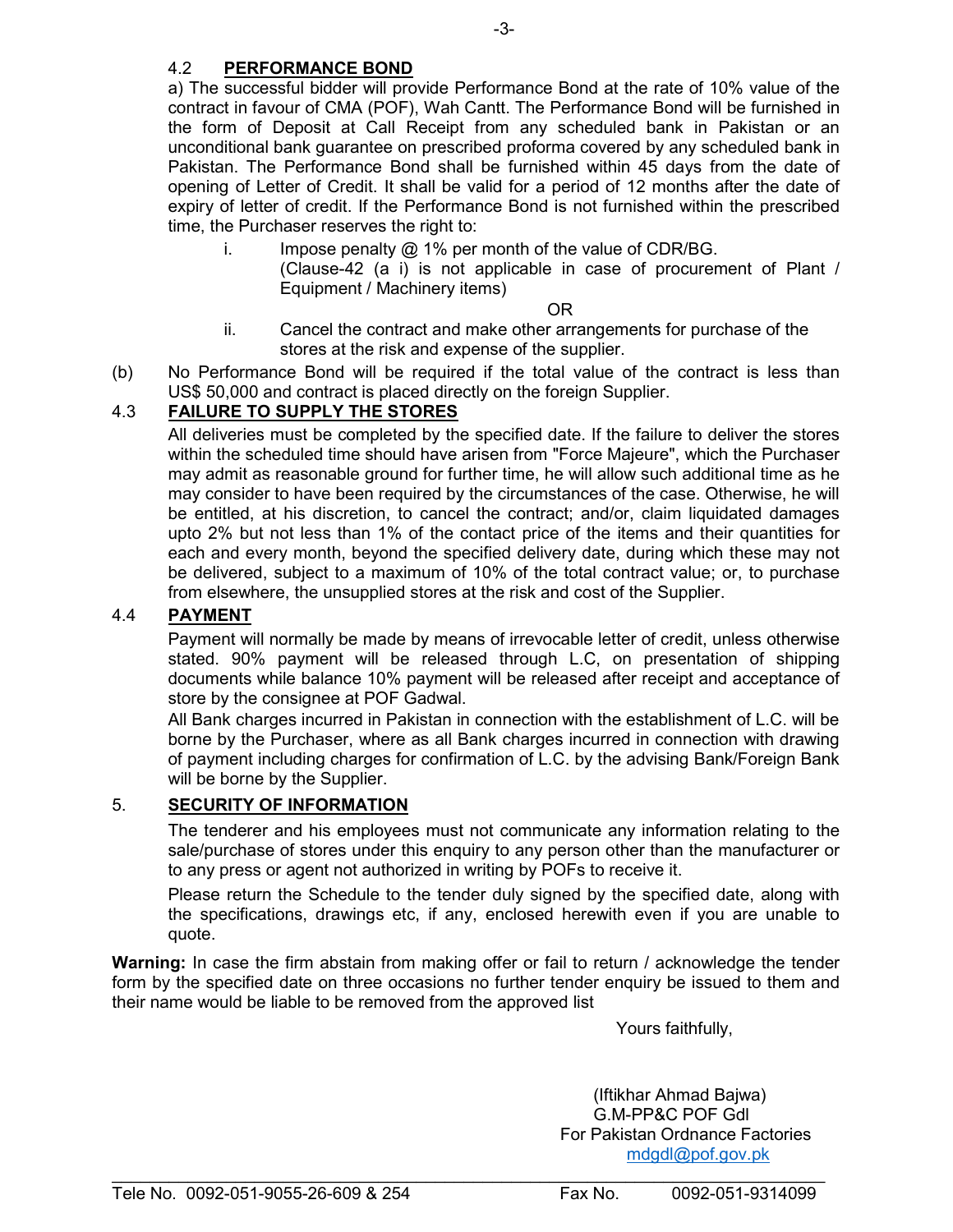#### PAKISTAN ORDNANCE FACTORIES SCHEDULE TO TENDER ENQUIRY NO.0056/GDL/FP/52, DATED 31 May 2022.

## (1) FOR MATERIALS

| (1)                 | (2)                                                                                                                                                                                                                                                               | (3)  | (4)   | (5)                                                                         |  | (6)                                                                    |
|---------------------|-------------------------------------------------------------------------------------------------------------------------------------------------------------------------------------------------------------------------------------------------------------------|------|-------|-----------------------------------------------------------------------------|--|------------------------------------------------------------------------|
| <b>Iteml</b><br>No. | Description with specs. etc                                                                                                                                                                                                                                       | Unit | Qty   | Price per Unit<br>FOB/ C&F or<br>Free delivery (FOR)<br>In Figures In Words |  | <b>Delivery Date</b>                                                   |
| 1.                  | OPEN CONE ELASTIC SPACER<br>DRG.NO.WMB 101 0-6                                                                                                                                                                                                                    | NO.  | 10500 |                                                                             |  | 03<br>Within<br>Months<br>the<br>date<br>from<br>of.<br>opening of L.C |
| 2.                  | CASTING MOULD NYLON MC<br>TUBING O/D=>138-2.2MM,<br>I/D=<103+1.94MM,LENGTH=400MM<br><b>± WALL THICKNESS DIFFERENCE</b><br>$=< 2.5$ MM.<br>TENSILE STRENGTH 64 MPa Min<br>ELASTIC MODULUS 2.8-3.9 GPa<br>DENSITY 1.15-1.16 g/Cm <sup>3</sup> .<br>SPEC.WMB 101 JT3 | TUBE | 420   |                                                                             |  |                                                                        |
| 3.                  | FIN (EXTRUSION) FOR 125MM<br>APFSDS/T<br>DRG NO.AA-4097/8PD                                                                                                                                                                                                       | NO.  | 5200  |                                                                             |  |                                                                        |

(2) For Plant & Machinery:

Specifications:-

- (3) Special Conditions.
	- i. Chinese or Hong Kong based firms, must furnish their quotations equivalent in CNY only.
	- ii. Tender will be opened as per PPRA Rule 36 (b) i.e., Single Stage Two Envelopes procedure.
	- iii. Inspection Authority:- CIA Rawalpindi or his authorized Rep.
	- iv. Registered suppliers (with sales tax and income tax department) who are on Active Tax payer list (ATL) of FBR are also eligible to supply goods / services to Govt. Departments as per FOR terms and conditions.
	- v. Payment to registered person shall be linked with Active Tax payer status of the suppliers as per FBR data base. If any registered supplier is not in ATL, his payment should be stopped till he files his mandatory returns and appear on ATL of FBR.
	- vi. Prices per unit FOB / C&F / FOR or Free Delivery.
	- vii. Fax / Email offers and offers with less / without bid security and without tender fee will not be entertained.
	- viii. Obtaining of Export permit is responsibility of the foreign firm / supplier.
	- ix. Quotation must be on original letter head, duly signed and stamped by the foreign firm / authorized signatory